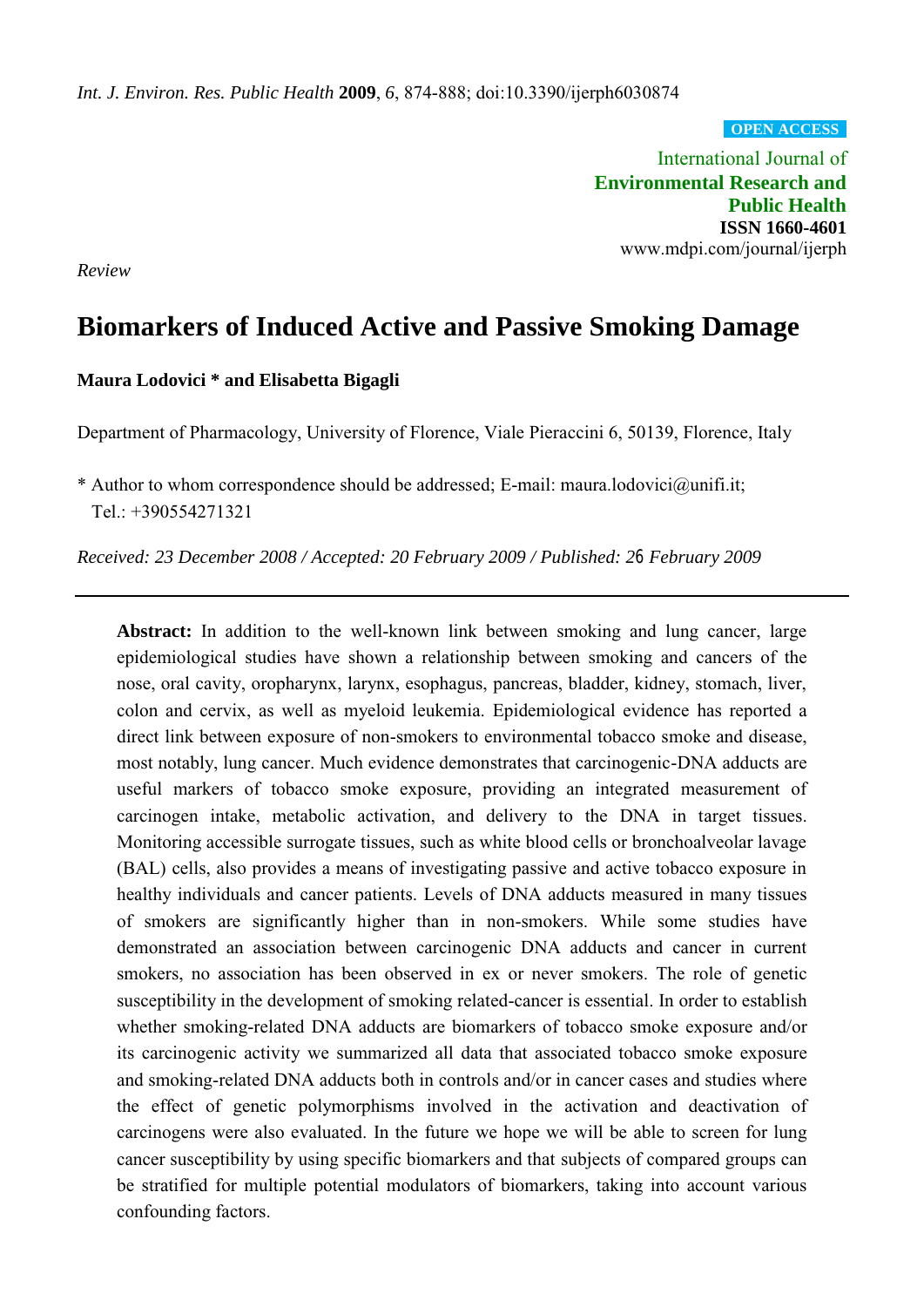**Keywords:** Tobacco smoking; biomarkers; carcinogenic DNA adducts; genetic polymorphisms; cancer risk.

#### **1. Introduction**

Tobacco is the single most preventable cause of death in the world today, it has been estimated to have killed more than five million people in 2008 and will be responsible for the death of more than eight million by 2030 [1]. While many countries have adopted consistent policies against its use in public places, there are still approximately 1.3 billion smokers in the world and hundreds of millions of smokeless tobacco users. Cigarette smoking causes 30% of all cancer mortality in developed countries, and smokeless tobacco use is an important cause of cancer, particularly in southern Asia [2]. Tobacco smoke contains more than 4,000 chemicals and some of them are carcinogens. The strongest carcinogens present in tobacco smoke are polycyclic aromatic hydrocarbons (PAH), *N*-nitrosamines, aromatic amines, aldehydes, benzene and butadiene. Cigarette smoke products can be divided into particulate and gas phases. The particulate phase contains nicotine, nitrosamines [4- (methylnitrosamino)-1-(3-pyridyl)-1-butanone], *N*-nitrosonornicotine, metals, polycyclic aromatic hydrocarbons (PAH) and carcinogenic amines (4-aminobiphenyl). The gas phase contains carbon monoxide, carbon dioxide, benzene, ammonia, formaldehyde, hydrogen cyanide, *N*-nitrosodimethylamine and *N*-nitrosodiethylamine [3].

In addition to the well-known link between smoking and lung cancer, large epidemiological studies have shown a relationship between smoking and cancers of the nose, oral cavity, oropharynx, hypopharynx, larynx, esophagus, pancreas, bladder, kidney, stomach, liver, colon, cervix as well as myeloid leukemia [4]. Cigarette smoking predisposes the individual to several different clinical atherosclerotic syndromes, including stable angina, acute coronary syndromes, aortic and peripheral atherosclerosis sudden death, and stroke [5].

## **2. Environmental Tobacco Smoke**

In 1986 the Surgeon General of the United States published a landmark report, based on epidemiological evidence, asserting a direct link between exposure of non-smokers to environmental tobacco smoke and disease, most notably, lung cancer [6]. In the same year, the National Academy of Sciences reported similar conclusion regarding the adverse effects of exposure to environmental tobacco smoke [7]. In 1997, the California Environmental Protection Agency published the final draft of a report regarding all known health effects of exposure to environmental tobacco smoke, including ischemic heart disease, lung cancer and bronchitis [8]. More than 50 studies on passive smoking and lung cancer risk in never smokers, especially spouses of smokers, have been carried out and published within the past 25 years. These studies show that there is a statistically significant and consistent association between lung cancer risk in spouses of smokers and second-hand smoke from the spouse who smokes. This excess risk is on the order of 20% for women and 30% for men. The excess risk increases with increasing exposure [9]. It has been described that there is an increased risk of lower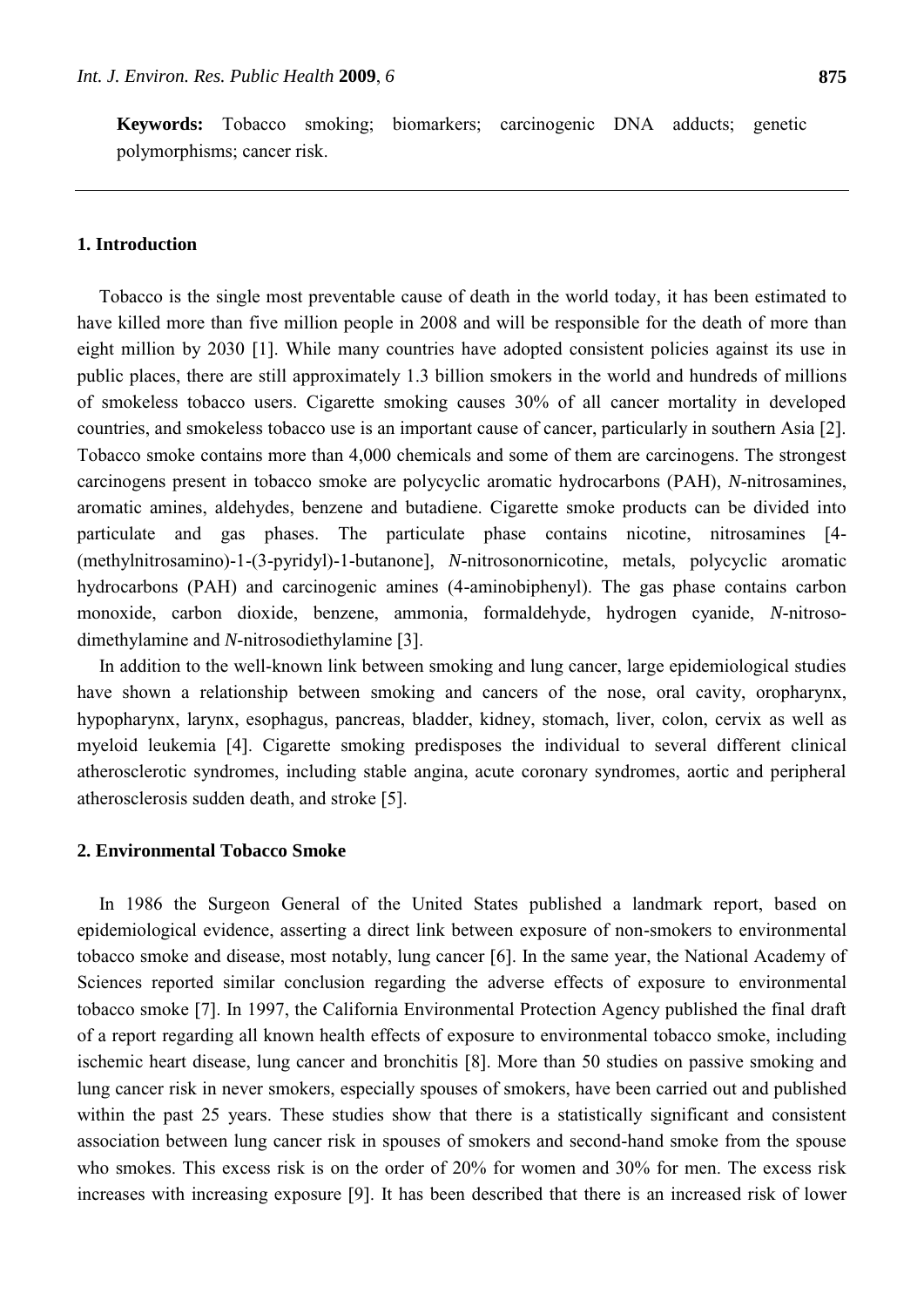respiratory diseases in children of smoking parents and an increased risk of asthma [8]. The results from these reports have increased the debate on smoking and environmental tobacco smoke's health impact on non-smokers and set off controversy regarding smoking in the workplace and public buildings. Tobacco combustion results in the formation of mainstream smoke and sidestream smoke. Cigarette smoke that is drawn through the tobacco into an active smoker's mouth is known as mainstream smoke. Sidestream cigarette smoke is the smoke emitted from the burning end of a cigarette.

Environmental tobacco smoke results from the combination of sidestream smoke (85%) and a small fraction of exhaled mainstream smoke (15%) from smokers. For the most part, the chemical compositions of sidestream smoke and mainstream smoke are qualitatively similar and most toxic carcinogens are present in both of them but in different concentrations because of ageing and dilution with ambient air. Smokers who actively inhale very large doses of mainstream smoke-carcinogens, have a higher intake of carcinogens than environmental tobacco smoke-exposed individuals [10,11].

## **3. Environmental Exposure, Internal Dose and Biologically Effective Dose**

Molecular biomarkers are typically indicators of exposure effect or susceptibility [12]. A biomarker of exposure indicates the presence of exposure to an environmental agent while a biomarker of effect indicates the presence of a biological response to exposure to an environmental agent. Biomarkers thus have significant potential in clarifying the relationship between environmental agents and disease [13]. A biomarker of exposure requires measurement of toxicant levels in the environment and characterization of the individual presence, and interaction with that environment. But, a complexity arising from the use of ambient measurements to determine exposure status of individuals is the heterogeneous nature of most environmental contaminations. These measurements should be added to a system that integrates fluctuating exposures over time and relates time of exposure to dose. Given these problems of extrapolating ambient measurements to specific individual exposure, it has been well recognized that measures of the internal dose of a specific agent provide a clearer demonstration that a toxicant has been absorbed and possibly distributed in the body. Internal dose measurements are an effective identification of previous exposure, however, they do not provide evidence that toxicological damage has occurred. Among the various possible biomarkers of cancer risk is the measurement of carcinogen-DNA adducts, which are direct products of, or surrogate markers for, damage to critical macromolecular targets. DNA adduct measurement provides an integrated measurement of carcinogen intake, metabolic activation and delivery to the target macromolecule in target tissues (biologically effective dose) [14].

Many different type of analytical techniques have been developed to measure DNA adducts, including  $32P$ -postlabeling with or without nuclease P1, immunoassay using antibodies to DNA adducts, physicochemical properties of adducts, such as fluorescence and mass spectrometry. Although each methodology has very different detection endpoints, the results obtained show a high quantitative similarity [15-17].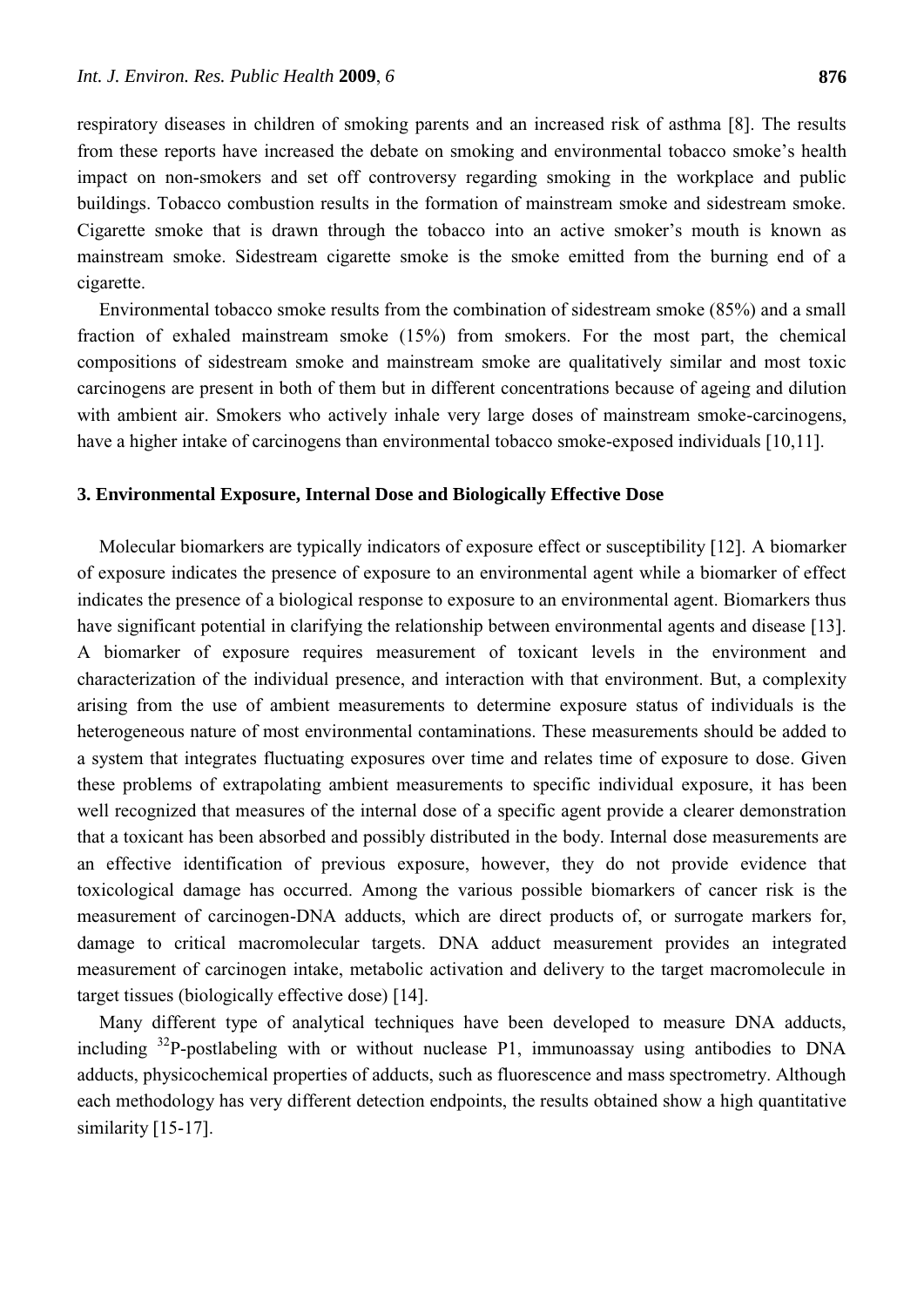## **4. Biomarkers of Active and Passive Smoke Exposure**

Since the aim of this review is the evaluation of carcinogenic-DNA adducts as biomarkers of tobacco smoke exposure and its carcinogenic activity we reported studies that measured smokingrelated DNA adducts as biomarkers of tobacco smoke exposure both in cancer cases and healthy smokers and non-smoker subjects [18-25]. The results obtained from these studies demonstrate that, as reported in Table 1A, higher DNA adduct levels were found for tobacco smoke exposure (lung, bronchus, uterine cervix. *etc*.) in target organs from smokers than non smokers. Some of these authors also found a correlation between adduct levels and smoke exposure [18,20]. In one study a good correlation was also found between DNA adducts and benzo(a)pyrene levels measured in lung tissue from smokers [24].

| <b>Source of DNA</b> | <b>Methods</b>                             | Higher DNA adducts in smokers                                     |  |
|----------------------|--------------------------------------------|-------------------------------------------------------------------|--|
|                      |                                            | than ex-and non-smokers                                           |  |
| Lung $[18]$          | $32P$ -postlabeling                        | 29 cancer cases (17 smokers, 7 ex-<br>smokers, 5 non-smokers)     |  |
| Bladder [19]         | $32P$ -postlabeling                        | 39 healthy subjects (18 smokers, 21<br>non-smokers)               |  |
| Lung $[20]$          | $HPLC/fluorescence, 32P-postlabeling$      | 13 cancer cases (11 smokers, 2 ex-<br>smokers)                    |  |
| Uterine cervix [21]  | $32P$ -postlabeling                        | 16 HPV (10 smokers, 6 non-smoker)                                 |  |
| Lung $[22]$          | <sup>32</sup> P-postlabeling, fluorescence | 39 cancer cases (26 smokers, 11 ex-<br>smokers, 2 non-smokers)    |  |
| Pancreas [23]        | $32P$ -postlabeling                        | 20 cancer cases (10 smokers, 10 non-<br>smokers)<br>24 controls   |  |
| Lung $[24]$          | HPLC/fluorescence                          | 39 (12 smokers, 6 ex-smokers, 21<br>non-smokers)                  |  |
| Lung $[25]$          | HPLC/ECD detection of 8-oxo-dG             | 30 healthy subjects (14 smokers, 7 ex-<br>smokers, 9 non-smokers) |  |

**Table 1A.** Relationship between smoking and carcinogenic-DNA adducts in target organs due to tobacco smoke.

When a surrogate tissue (white blood cells) was used, different results were observed from various laboratories. Some studies indicated a correlation between adduct levels in blood cells and lung as well as higher DNA adducts in smokers than in non smokers [26-28], while others demonstrate that white blood cells are not a good surrogate tissue [29,30] and still others that similar DNA adduct levels occur in blood cells from smokers and non-smokers [31,32], using 8-hydroxydeoxyguanosine as a marker of oxidative DNA damage [25,33]. With the same method other authors [34,35] report a significant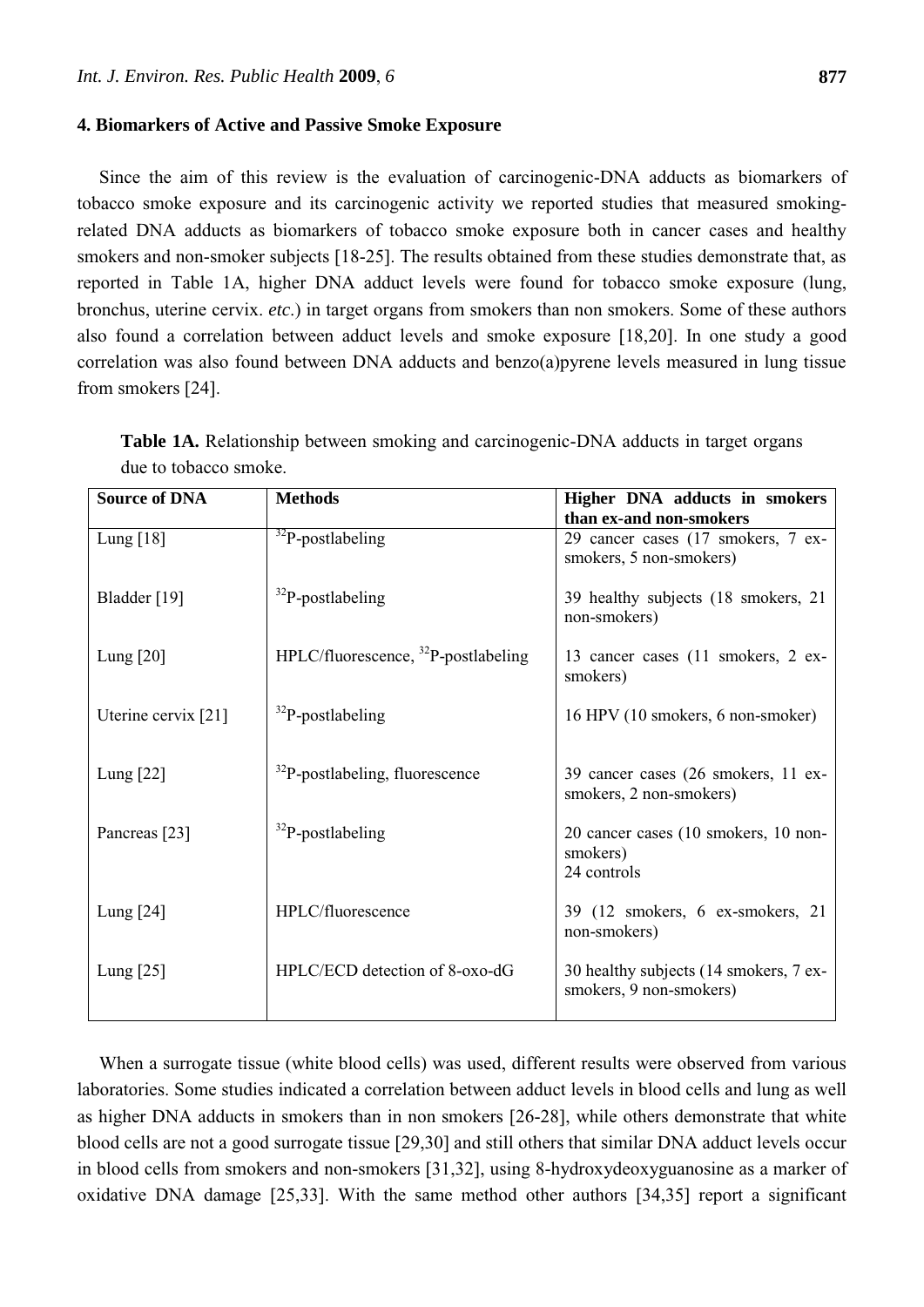increase in oxidative DNA damage in leukocytes from subjects exposed to environmental tobacco smoke and a correlation between DNA damage and tobacco exposure, measured by plasma cotinine levels. Using DNA isolated from bronchoalveolar lavage (BAL) cells, DNA adduct levels were found to be significantly higher in smokers than in non-smokers [36-39]. But in 1992 Alexandrov *et al.* [20] published an important observation demonstrating that benzo[a]pyrenediol epoxide-DNA adducts were positively correlated with CYP1A1 enzyme activity in lung tissue of smokers. Later, many researchers focused their attention on the effect of genetic polymorphisms involved in the activation and deactivation of carcinogens on risk damage to tobacco exposure.

In our review we also considered studies that took into account the effect of genetic polymorphisms involved in the activation and deactivation of carcinogens on DNA adduct levels. For this reason, since major classes of carcinogens present in tobacco smoke are converted into DNA reactive metabolites by cytochrome P450-related enzymes, we reported studies that evaluated the effect of polymorphisms of CYPs in humans, alone or in addition to phase II enzymes, particularly glutathione S-transferase (GST) on DNA adduct levels. These data are summarized in Table 1B. CYP1A1 is a phase I enzyme involved in the metabolic activation of aromatic amines and PAH and may affect the metabolism of environmental carcinogens and alter susceptibility to lung cancer. On the contrary, GST is a large family of phase II enzyme involved in xenobiotic detoxification. Butkiewicz *et al.* [40] found higher adduct levels in lung tissue from smokers lung cancer than non-smokers and a significant relationship between high adduct levels and the combined GSTM1 (null) and CYP1A1 polymorphic genotype. Similarly, Lewis *et al.* [41] reported that adduct levels tended to be higher in individuals with GSTM1 *null*, GSTT1 *null* or GSTP1 *wt* genotypes in bronchial lavage samples while Peluso *et al.* [42] found no significant effect on DNA adducts and genetic polymorphisms of CYP1A1, GSTM1 and GSTT1 in 55 nasal brushing and bronchoscopies. Texeira *et al.* [43] reported that lymphocytes from smokers had significantly higher DNA adducts than non-smokers with a good correlation between the levels of DNA adducts and the number of cigarettes smoked. The levels of DNA adducts in smokers is dependent on polymorphisms of CYP1A1 MspI. In fact, the allele variant of CYP1A1 MspI had DNA adducts about two-fold higher than CYP1A1 MpsI with no allele variant, but no effect was observed for the GST genotypes studied [43]. On the contrary, DNA adduct levels, adjusted for the number of cigarettes smoked per day, were found to be significantly higher in mononuclear blood cells from individuals with GSTM1 *null* than those with GSTM1 active [44]. In one study where smokers were divided into a high-risk group with CYP1A1 MspI and/or exon 7 Ile462Val allele variants, glutathione S-transferase M1 (GSTM1*) null* allele and *wt* glutathione S-transferase P1 (GSTP1), and a low-risk group (*wt* CYP1A1) and higher deactivation capacity (active GSTM1, GSTP1 Ile105Val allele), significantly lower BPDE-DNA adduct levels were reported in low-risk group [45]. Interestingly, Van Schooten *et al*., [46] found that MPO mutant genotypes are associated with reduced MPO activity in BAL fluid and reduced smoking-related DNA adduct levels in BAL cells in a gene-dose manner. Ketelslegers *et al.* [47] observed that GSTM1\*0, mEH\*2, and GPX1\*1 are the most relevant polymorphisms for lymphocytic DNA adduct levels in smokers. Individuals having four risk alleles for these three genes had higher DNA adduct levels than individuals not possessing these particular risk alleles. However, recently Mollerup *et al.* [48] found lung DNA adducts highly related to CYP1A1 expression, but irrespective of smoking-status in cancer cases.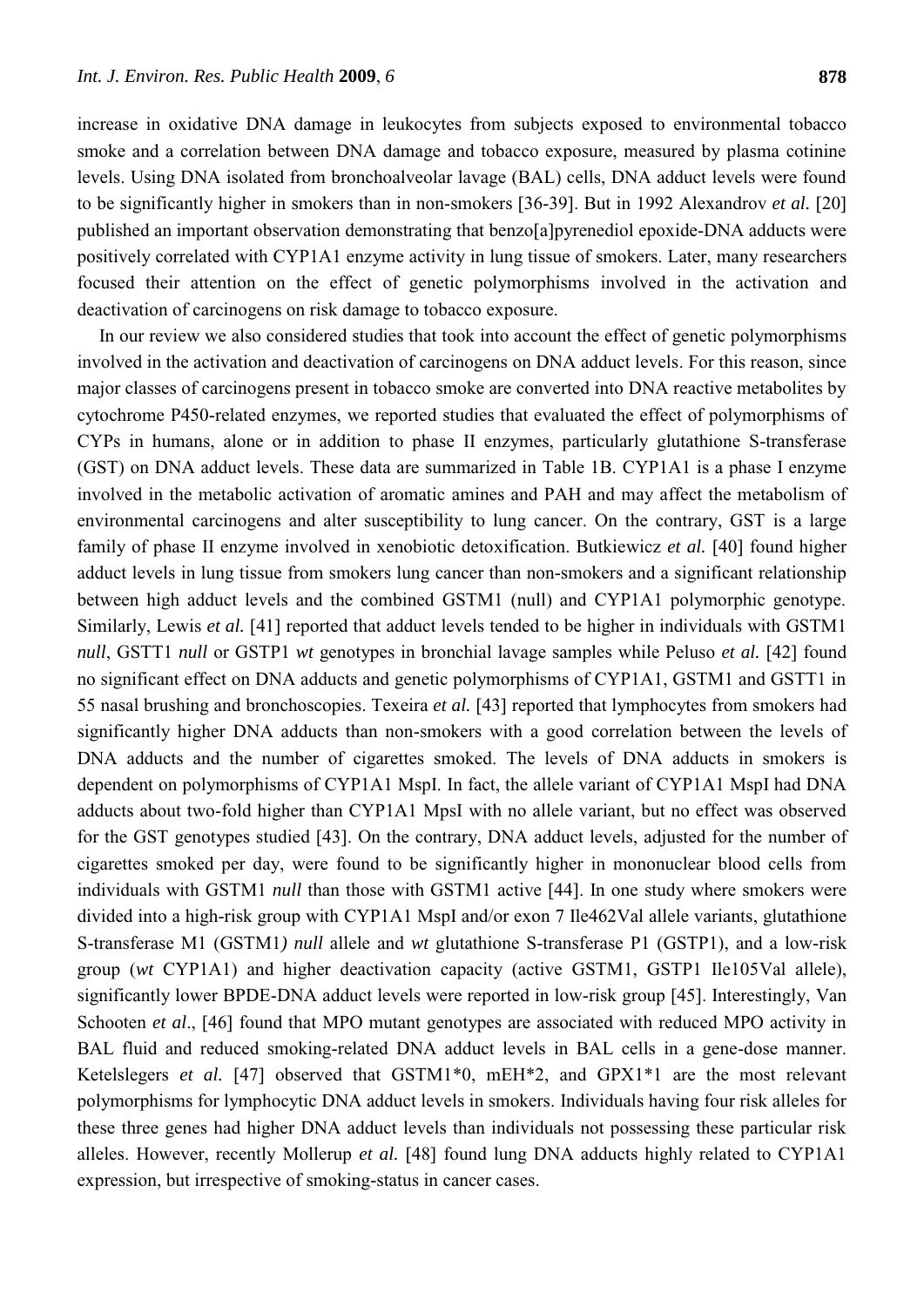**Table 1B.** Relationship between smoking and carcinogenic-DNA adducts in cancer-target organs due to tobacco smoke and influence of metabolic genotypes.

| <b>Source of DNA</b>     | <b>Methods</b>               | <b>Elevated DNA adducts in</b><br>smokers than non-smokers                                                                                                                                               |
|--------------------------|------------------------------|----------------------------------------------------------------------------------------------------------------------------------------------------------------------------------------------------------|
| Lung $[40]$              | $32P$ -postlabeling          | High adduct levels associated<br>with CYP1A1 among subjects<br>with GSTM1 null                                                                                                                           |
| Lung $[41]$              | $32P$ -postlabeling          | High adducts in individuals with<br>GSTM1 null, GSTT1 null or<br>GSTP1 wt                                                                                                                                |
| Lung $[42]$              | $32P$ -postlabeling          | In smokers increased adduct<br>levels in both nasal mucosa and<br>lymphocytes. No significant<br>effect of CYP1A1, GSTM1 and<br>GSTT1                                                                    |
| Lymphocytes [43]         | $32P$ -postlabeling          | In smokers with CYP1A1 MspI<br>allele variant. Adduct levels no<br>influenced by GST genotypes                                                                                                           |
| Mononuclear cells [44]   | $32P$ -postlabeling          | In smokers with GSTM1 null<br>(adjusted for the amount of<br>cigarettes smoked per day) and<br>in slow acetylators for both<br>NAT1 and NAT2 with GSTM1<br>null than fast acetylator with<br>GSTM1 $(+)$ |
| Leukocytes [45]          | HPLC/fluorescence            | In smokers with high risk<br>(CYP1A1<br>allele<br>genotype<br>GSTM1<br>variant,<br>null,<br>and<br>GSTP1 wt)                                                                                             |
| BAL fluid and cells [46] | <sup>32</sup> P-postlabeling | In smokers with MPO wt than<br>MPO mutant genotype.<br>The<br>effect is gene dose-dependent                                                                                                              |
| Lymphocytes [47]         | $32P$ -postlabeling          | In smokers with GSTM1 null,<br>mEH*2 and GPX1*1                                                                                                                                                          |
| Lung [48]                | $32P$ -postlabeling          | individuals<br>with<br>high<br>In<br>CYP1A1<br>expression,<br>but<br>of the smoking<br>irrespective<br>status                                                                                            |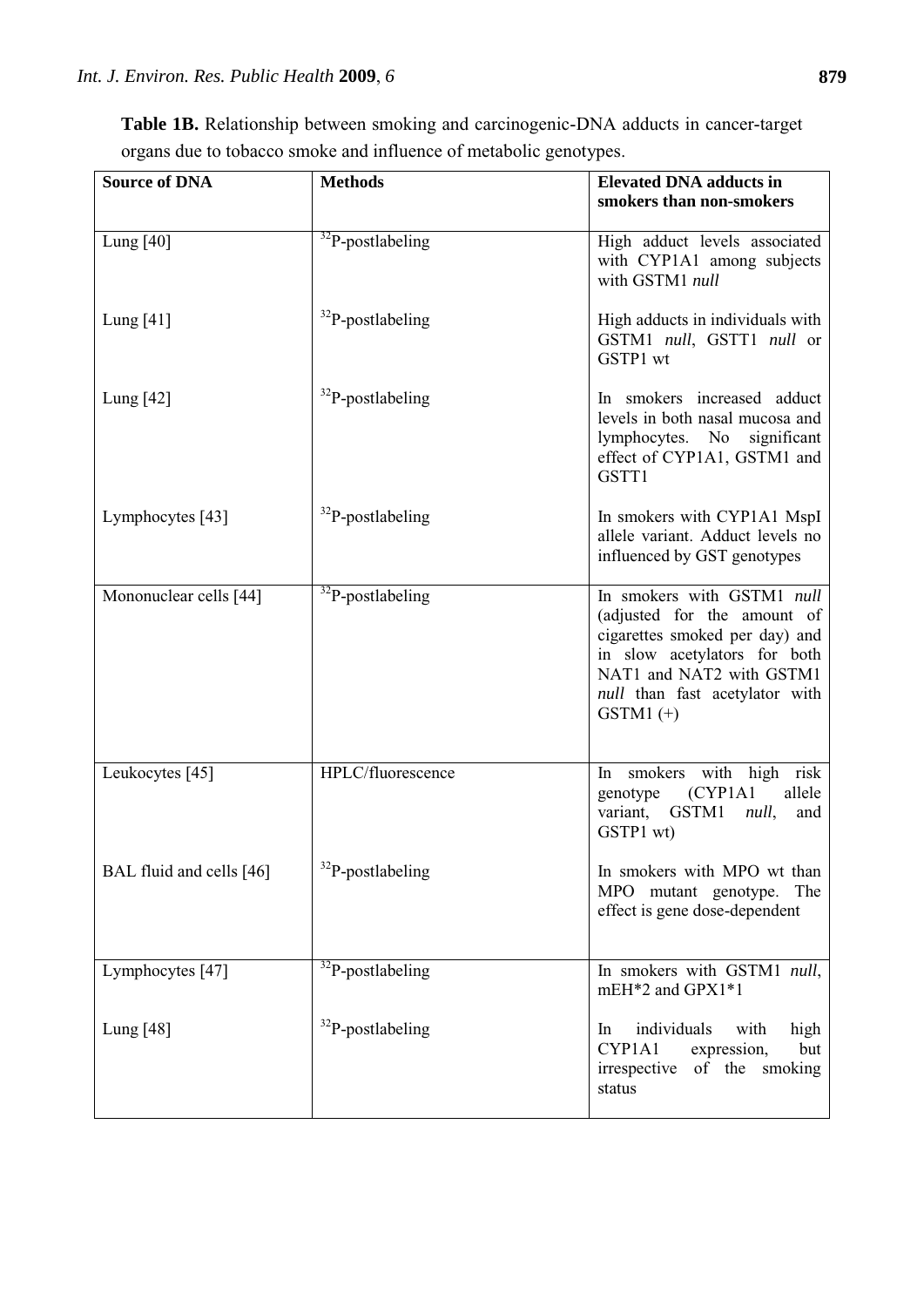#### **5. Biomarkers of Tobacco Smoke Carcinogenic Activity**

In the molecular epidemiological literature carcinogen-DNA adducts are referred to as biomarkers of the biologically effective dose of a carcinogen and thus biomarkers of cancer risk. Carcinogen-DNA adducts represent the amount of carcinogen absorbed by the body that is not detoxificated, that is bound to cellular macromolecules and has not been repaired [49,50]. There is clear evidence that carcinogen-DNA adducts can reflect exposure to xenobiotics and there is clear mechanistic evidence that carcinogen-DNA adduct formation is a key to chemical carcinogenesis [51-53]. Recently, a number of reviews on carcinogen-DNA adducts mention epidemiological studies that have investigated whether increased adduct levels are associated with cancer incidence [54-56]. A minority of these reports takes into account the limitations of this literature from an epidemiological point of view, eg. short half-lives of adducts, multiple exposures, weak effects and interactions with genetic susceptibility [53,55]. Veglia *et al*. [55] conducted a meta-analysis of active smoking and cancer, including five studies of lung cancer [57-60,27], one of oral cancer [61] and one of bladder cancer [62] in which bulky DNA adducts were measured. They found a significant relationship between bulky DNA adducts and cancer in current smokers, while no association was observed in ex- and never smokers. The methods and results of the individual studies analyzed in the meta-analysis of Veglia *et al.* [55] are reported in Table 2A.

| <b>Cancer</b> | <b>Methods</b>                         | Relationship                               |  |
|---------------|----------------------------------------|--------------------------------------------|--|
| Lung $[57]$   | PAH-DNA adducts (white blood cells)    | Strong OR= $7.7$ (1.7-34)                  |  |
|               | <b>ELISA</b>                           |                                            |  |
| Lung $[58]$   | Bulky DNA adducts (lymphocytes)        | None                                       |  |
|               | $32P$ -postlabeling                    |                                            |  |
| Lung $[59]$   | Bulky DNA adducts (lymphocytes)        | Present                                    |  |
|               | $32P$ -postlabeling                    |                                            |  |
| Lung $[60]$   | Bulky DNA adducts (lung tissue)        | $OR = 25.19$<br><b>Strong</b><br>$(2.99 -$ |  |
|               | $32P$ -postlabeling                    | 211.99)                                    |  |
| Lung $[27]$   | Bulky DNA adducts (white blood cells)  | $OR = 2.98(1.05 - 8.42)$                   |  |
|               | $32P$ -postlabeling                    |                                            |  |
| Oral [61]     | Bulky DNA adducts (white blood cells)  | None                                       |  |
|               | $32P$ -postlabeling                    |                                            |  |
| Bladder [62]  | Bulky DNA adducts ((white blood cells) | Strong OR= $5.25$ (2.21-12.43)             |  |
|               | $32P$ -postlabeling                    |                                            |  |
| Bladder [64]  | Bulky DNA adducts (bladder tissue)     | None                                       |  |
|               | $32P$ -postlabeling                    |                                            |  |

**Table 2A.** Relationship between smoking-related DNA adducts in tissues of cancer cases and/or controls.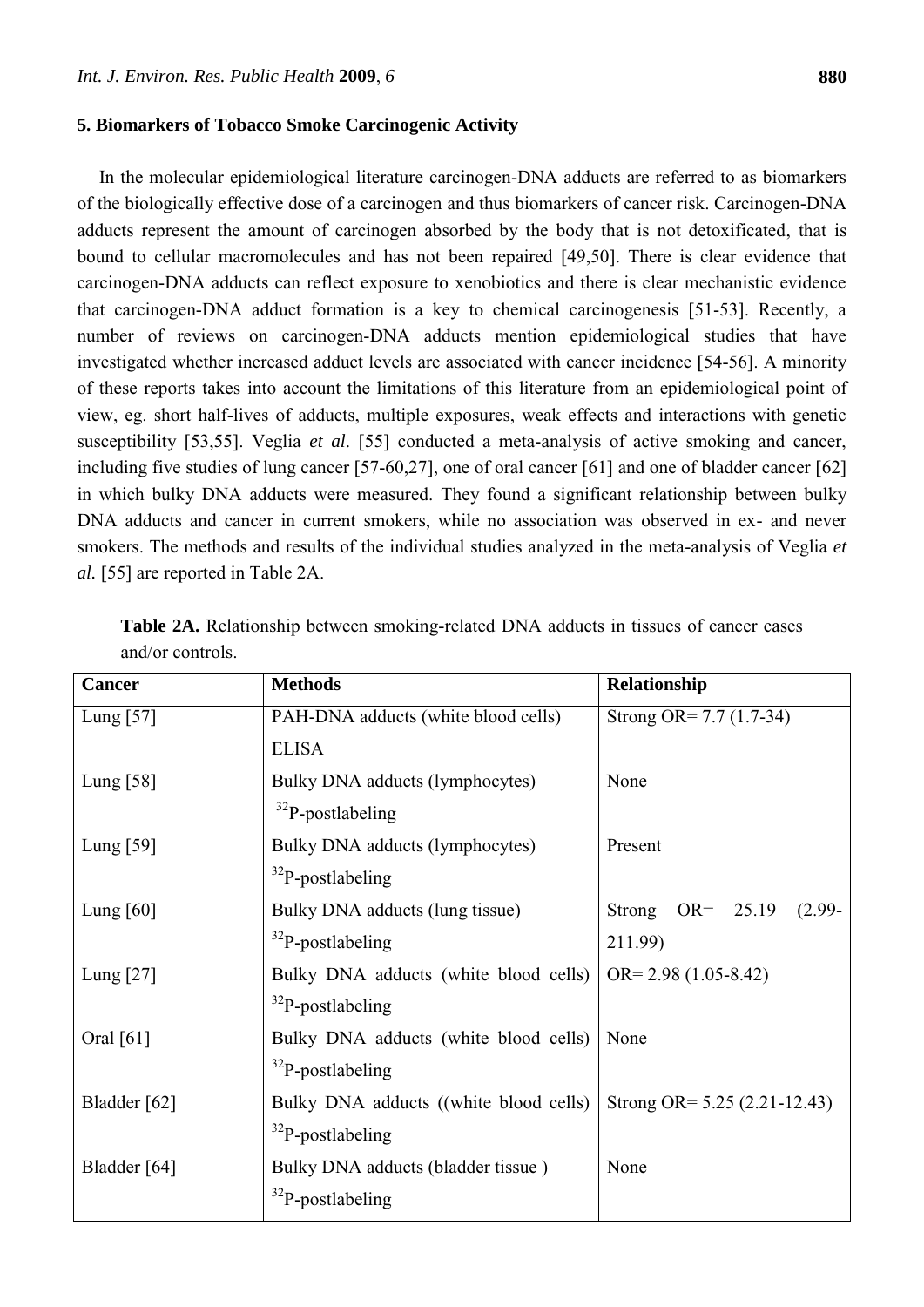| Lung, upper          | Bulky DNA adducts (white blood cells) | None    |
|----------------------|---------------------------------------|---------|
| respiratory, bladder | $32P$ -postlabeling                   |         |
| and leukemia [65]    |                                       |         |
|                      |                                       |         |
| Lung $[66]$          | Bulky DNA adducts (white blood cells) | Present |
|                      | $32P$ -postlabeling                   |         |

**Tale 2A.** Cont.

Hou *et al.* [58] found no association between carcinogen-DNA adducts and cancer in smokers but the only matching factor accounted for in these analyses was smoking. However, it was previously reported that failure to fully account for matching in a case-control study tends to bias results toward the null [63]. The same bias was also present in the study of Vulimiri *et al.* [59] that found significantly higher carcinogen-DNA adducts in cases than in controls, although no statistical control for the matching variables was considered and the observed difference may be an underestimate of the effective differences. In addition to the studies included in the meta-analysis by Veglia *et al.* [55] data obtained from three other studies have been published on smoking-related cancers and carcinogen-DNA adducts (Table 2A).

Adduct levels in bladder tissue were measured by <sup>32</sup>P-postlabeling by Benhamou *et al.*, [64] and no significant association was found between adducts and bladder cancer case-control status. However, smoking status was not taken into account in the data analysis. In the study of Peluso *et al.* [65] a relationship was observed between detectable adducts and lung cancer risk among never-smokers with  $OR = 4.04$  (1.06-15.42), while adduct levels were not significantly associated with lung cancer in former-smokers. For the other cancers no association with detectable adduct levels was found [64]. On the contrary, Bak *et al.* [66] measured adduct levels in white blood cells from 255 randomly selected subjects considering sex, year of birth and smoking duration and demonstrated that among current smokers high adducts were significantly associated with lung cancer risk (incidence rate ratio (IRR) = 1.61 (1.04-2.49) while high adduct levels, defined as being above the median level of the controls, were not.

Although tobacco smoking is a well established risk factor for tobacco-related cancers, not all of those who have been exposed will develop disease, suggesting that there is individual variation in cancer susceptibility in the general population and that genetic polymorphisms may modulate the association observed between exposure and cancer [67,3] Some of the most widely studied polymorphic loci are those coding for phase I and II enzymes involved in the activation and conjugation of carcinogens from tobacco smoke. The most frequently studied include CYP1A1, microsomal epoxide hydrolase 1 (mEH/EPHX1), myeloperoxidase (MPO), NAD (P) H quinone oxidoreductase 1 (NQO1) and the glutathione S-transferases (M1, P1 and T1), although others have also been studied [3]. Individuals with some genetic variants in the GST and CYP genes are reported to have different levels of PAH-DNA adducts in their lung tissue than those with *wt* genotype, and genetic variants have been extensively studied as candidates for lung cancer susceptibility as summarized in Table 2B. Ryberg *et al.* [68], analyzing 70 lung cancers, found higher DNA adduct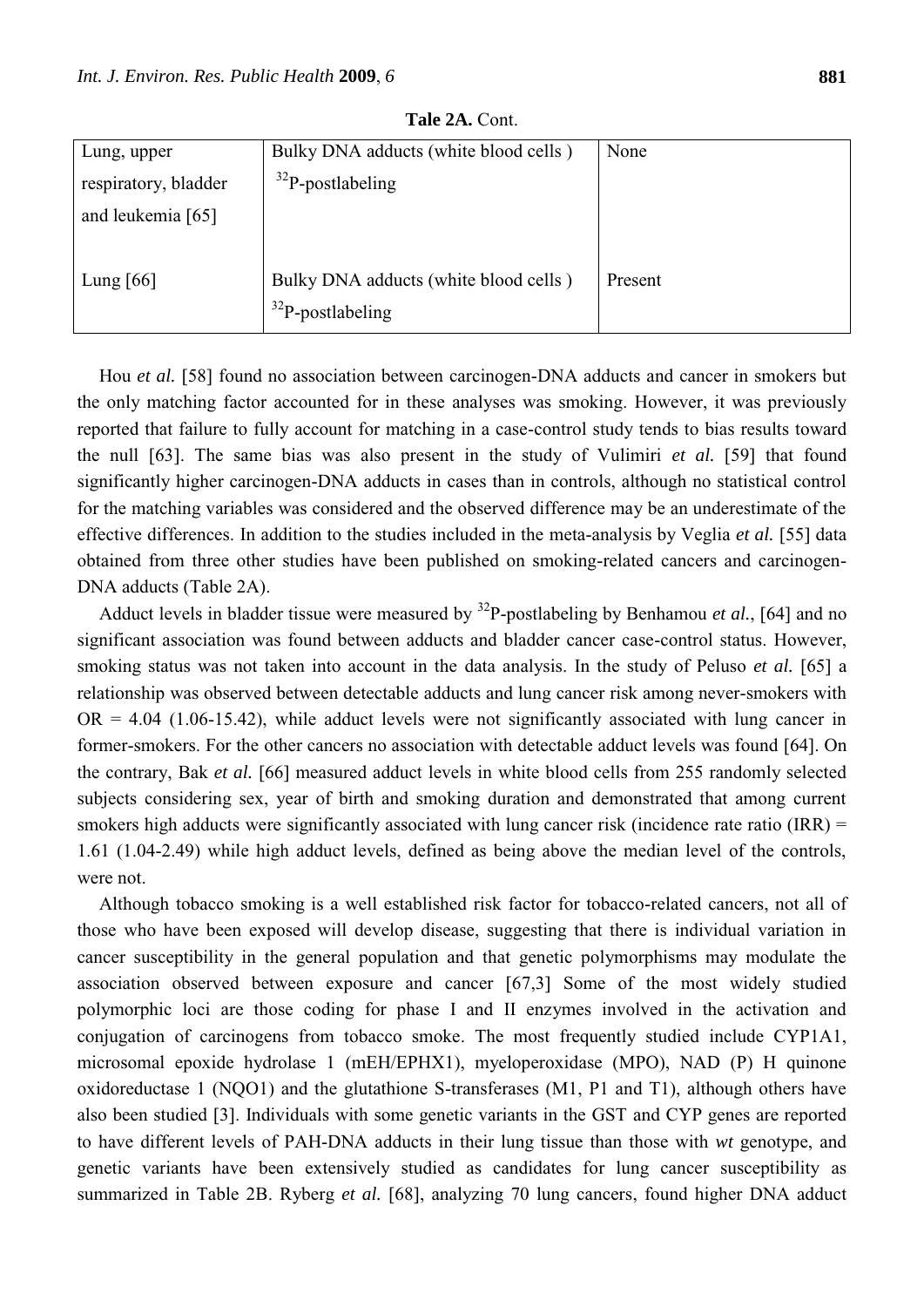levels in patients with the null GSTM1 genotype than in those with at least one intact GSTM1 allele. Moreover, significantly lower adduct levels were found in patients with the polymorphic GSTP1 genotype (with higher affinity for PAH-diolepoxides) compared to those with the wild type GSTP1 genotype. The same results were obtained by Royas *et al.* [69] who found a highly significant difference in DNA adduct levels between lung cancer patients with GSTM1 *null* and those with GSTM1 active genotype. On the contrary, Schoket *et al.* [70] reported no association between the combined CYP1A1 MspI and GSTM1 genotypes and DNA adduct levels in bronchial tissue from 150 pulmonary surgery patients (126 with lung cancer). In one study analyzing 73 cancer cases Cheng *et al*. [60] found significantly high adducts levels than controls (33), but no association was observed with CYP1A1Msp1 or GSTM1 genotypes; on the contrary data reported by Li *et al*. [71] demonstrated an association between high adducts and CYP1A1 polymorphism in pancreatic cancer patients.

| <b>Tissue</b> | <b>Methods</b>                                               | <b>Number of subjects</b>                                                                                                                | <b>Elevated DNA adducts and</b><br>metabolic<br>polymorphism<br>influence                                                                                  |
|---------------|--------------------------------------------------------------|------------------------------------------------------------------------------------------------------------------------------------------|------------------------------------------------------------------------------------------------------------------------------------------------------------|
| Lung $[68]$   | $32P$ -postlabeling                                          | 70 cancer cases (smokers)                                                                                                                | In patients with GSTM1 null<br>or GSTP1 wt than those with<br>GSTM1 positive or GSTP1<br>polymorphic $(n=70)$                                              |
| Lung $[69]$   | HPLC/fluorescence                                            | 20 cancer cases (smokers)                                                                                                                | patients<br>$(n=20)$<br>with<br>$\ln$<br>GSTM1 <i>null</i> than those with<br>GSTM1 $(+)$                                                                  |
| Bronchus [70] | $32P$ -postlabeling                                          | 124<br>cancer<br>(70)<br>cases<br>smokers, 40 ex-smokers non-<br>smokers 14)<br>26 controls (12 smokers, 5<br>ex-smokers, 9 non-smokers) | than<br>In<br>cancer<br>case<br>1n<br>controls. Adducts levels were<br>not influenced by CYP1A1 or<br>GSTM1 polymorphism                                   |
| Lung $[60]$   | $32P$ -postlabeling                                          | 73 cancer cases (32 smokers,<br>38 non-smokers)<br>33 controls (11 smokers, 22<br>smokers)                                               | cancer cases than<br>In<br>1n<br>controls, but not higher in<br>smokers than non-smokers.<br>Adducts not influenced by<br>CYP1A1Msp1 or GSTM1<br>genotypes |
| Pancreas [71] | $32P$ -postlabeling and<br>HPLC/ECD detection<br>of 8-oxo-dG | 31 cancer cases<br>11 controls                                                                                                           | than in<br>In cancer cases<br>controls. Association of DNA<br>with<br>CYP1A1<br>adducts<br>polymorphism                                                    |

**Table 2B.** Relationship between smoking-related DNA adducts in tissues of cancer cases and/or controls and effect of metabolic polymorphisms.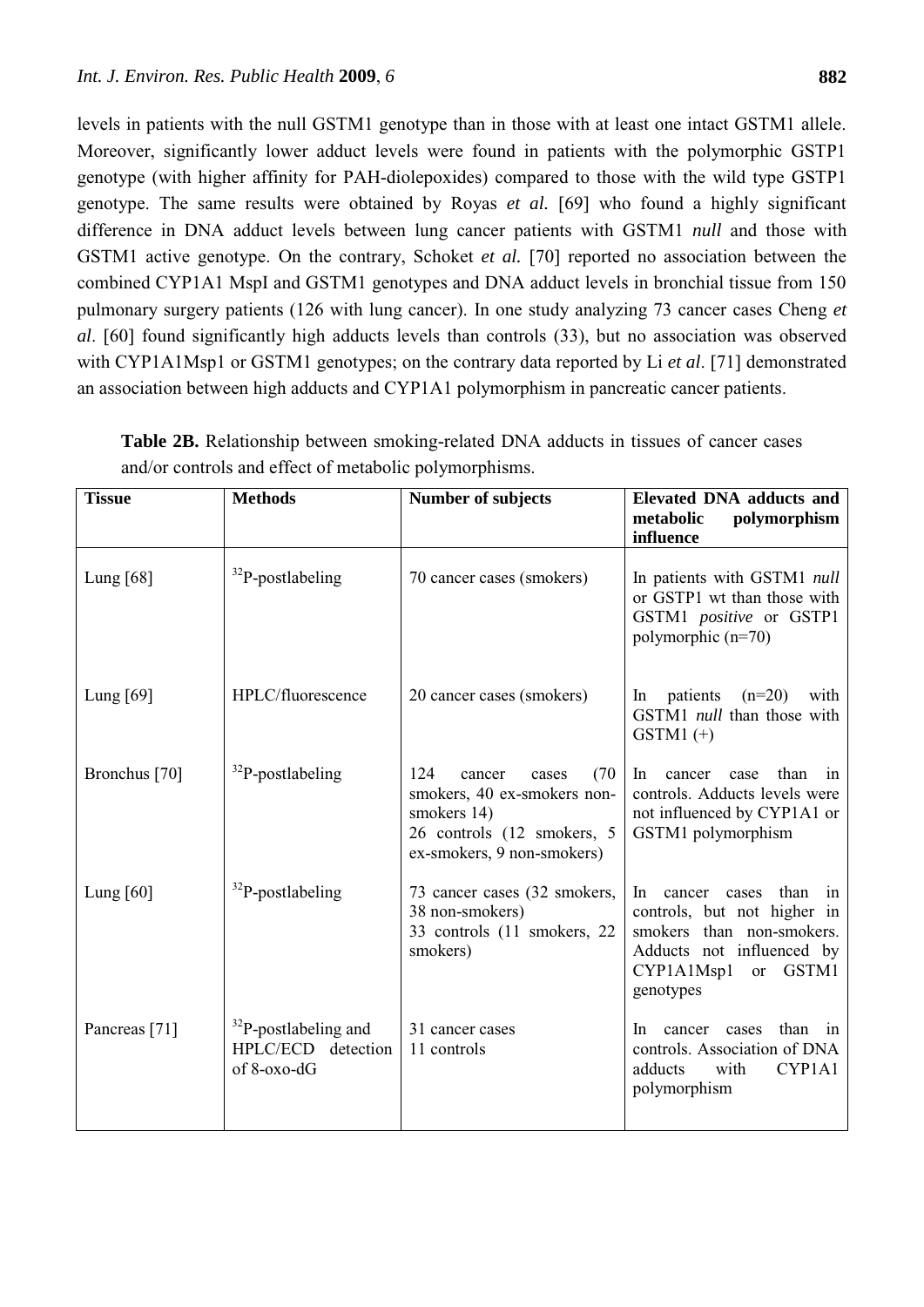## **6. Conclusions**

The available data obtained from past decades show that DNA adduct formation is a key step in tobacco carcinogenesis, although the experimental evidence that carcinogen-DNA adducts are useful as biomarkers for evaluating the association between tobacco exposure and cancer risk is not always recognized. Hopefully in the future we will be able to screen individuals for cancer susceptibility by using specific biomarkers (for precise DNA adducts and metabolic polymorphisms) and then subjects can be stratified for multiple potential modulators of biomarkers, taking into account various confounding factors.

## **References**

- 1. Bettcher, D.W.; Sanda, L.S. Clinical cancer control and prevention. Eliminating tobacco-induced cancers: a worldwide challenge. *Ann. Oncol.* **2008**, *19*, 230-233.
- 2. Hecht, S.S. Progress and challenges in selected areas of tobacco carcinogenesis. *Chem. Res. Toxicol.* **2008**, *21*, 160-171.
- 3. Taioli, E. Gene-environment interaction in tobacco-related cancers. *Carcinogenesis* **2008**, *29*, 1467-1474.
- 4. Jemal, A.; Thun, M.J.; Ries, L.A.; Howe, H.L.; Weir, H.K.; Center, M.M.; Ward, E.; Wu, X.C.; Eheman, C.; Anderson, R.; Ajani, U.A.; Kohler, B.; Edwards, B.K. Annual report to the nation on the status of cancer, 1975-2005, featuring trends in lung cancer, tobacco use, and tobacco control. *J. Natl. Cancer Ins.* **2008**, *100*, 1672-1694.
- 5. Ambrose, J.A.; Barua, R.S. The pathophysiology of cigarette smoking and cardiovascular disease: an update. *J. Am. Coll. Cardiol.* **2004**, *43*, 1731-1737.
- 6. IDEM. *The health consequences of involuntary smoking: a report of the Surgeon General*. Publication N. DHHS (CDC) 87-(8398). Government Printing Office: Washington DC, USA, 1986.
- 7. National Research Council. *Committee on passive smoking*. National Academy Press: Washington DC, USA, 1986.
- 8. California Environmental Protection Agency. Health effects of exposure to environmental tobacco smoke. Final Draft. California Environmental Protection Agency, 1997.
- 9. IARC (International Agency for Research on Cancer): Tobacco smoking and involuntary smoking. ARC Monographs on the Evaluation of Carcinogenic Risks to Humans. Available at http://monographs.iarc.fr/ENG/Monographs/vol83/volume83.pdf (Accessed 20 February 2009).
- 10. Lodovici, M.; Akpan, V.; Evangelisti, C.; Dolara, P. Sidestream tobacco smoke as the main predictor of exposure to polycyclic aromatic hydrocarbons. *J. Appl. Toxicol.* **2004**, *24*, 277-281.
- 11. Besaratinia, A.; Pfeifer, G.P. Second-hand smoke and human lung cancer. *Lancet Oncol.* **2008**, *9*, 657-666.
- 12. Biological markers in environmental health research. Committee on Biological Markers of the National Research Council. *Environ. Health Perspect.* **1987**, *74*, 3-9.
- 13. Wogan, G.N. Molecular epidemiology in cancer risk assessment and prevention: recent progress and avenues for future research. *Environ. Health Perspec.* **1992**, *98*, 167-178.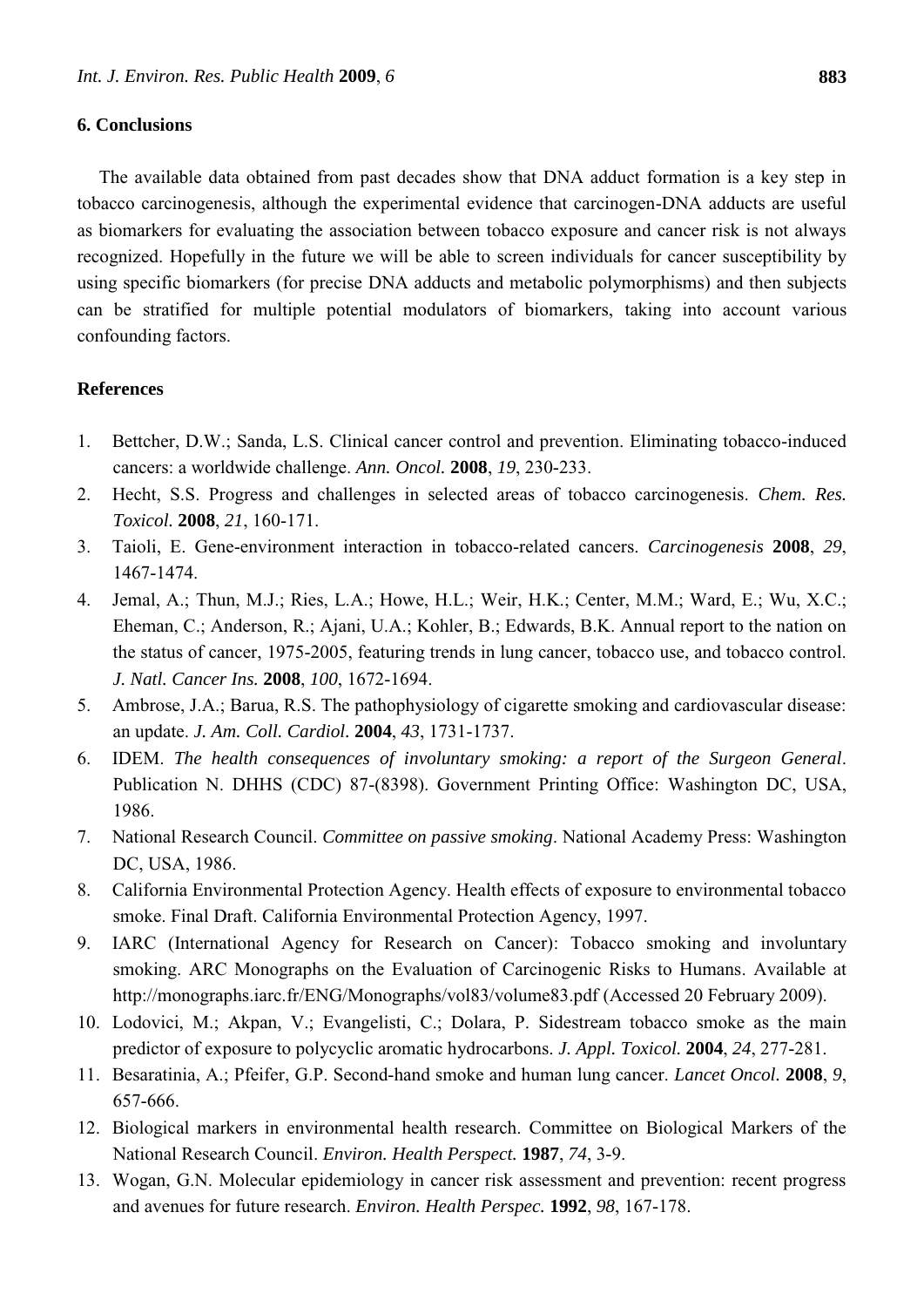- 14. Groopman, J.D.; Kensler, T.W.; Links, J.M. Molecular epidemiology and human risk monitoring. *Toxicol. Lett.* **1995**, *82-83*, 763-769.
- 15. Phillips, D.H. Detection of DNA modifications by the <sup>32</sup>P-postlabelling assay. *Mutat Res.* **1997**, *378*, 1-12.
- 16. Wild, C.P.; Pisani, P. Carcinogen DNA and protein adducts as biomarkers of human exposure in environmental cancer epidemiology. *Cancer Detect. Prev.* **1998**, *22*, 273-283.
- 17. Poirier, M.C.; Santella, R.M.; Weston, A. Carcinogen macromolecular adducts and their measurement. *Carcinogenesis* **2000**, *21*, 353-359.
- 18. Phillips, D.H.; Hewer, A.; Martin, C.N.; Garner, R.C.; King, M.M. Correlation of DNA adduct levels in human lung with cigarette smoking. *Nature* **1988**, *336*, 790-792.
- 19. Talaska, G.; Schamer, M.; Skipper, P.; Tannenbaum, S.; Caporaso, N.; Unruh, L.; Kadlubar, F.F.; Bartsch, H.; Malaveille, C.; Vineis, P. Detection of carcinogen-DNA adducts in exfoliated urothelial cells of cigarette smokers: association with smoking, hemoglobin adducts, and urinary mutagenicity. *Cancer Epidemiol. Biomarkers Prev.* **1991**, *1*, 61-66.
- 20. Alexandrov, K.; Rojas, M.; Geneste, O.; Castegnaro, M.; Camus, A.M.; Petruzzelli, S.; Giuntini, C.; Bartsch, H. An improved fluorometric assay for dosimetry of benzo(a)pyrene diol-epoxide-DNA adducts in smokers' lung: comparisons with total bulky adducts and aryl hydrocarbon hydroxylase activity. *Cancer Res*. **1992**, *52*, 6248-6253.
- 21. Simons, A.M.; Múgica, van Herckenrode C.; Rodriguez, J.A.; Maitland, N.; Anderson, M.; Phillips, D.H.; Coleman, D.V. Demonstration of smoking-related DNA damage in cervical epithelium and correlation with human papillomavirus type 16, using exfoliated cervical cells. *Br. J. Cancer* **1995**, *71*, 246-249.
- 22. Andreassen, A.; Kure, E.H.; Nielsen, P.S.; Autrup, H.; Haugen, A. Comparative synchronous fluorescence spectrophotometry and 32P-postlabeling analysis of PAH-DNA adducts in human lung and the relationship to TP53 mutations. *Mutat. Res.* **1996**, *368*, 275-282.
- 23. Wang, M.; Abbruzzese, J.L.; Friess, H.; Hittelman, W.N.; Evans, D.B.; Abbruzzese, M.C.; Chiao, P.; Li, D. DNA adducts in human pancreatic tissues and their potential role in carcinogenesis *Cancer Res.* **1998**, *58*, 38-41.
- 24. Lodovici, M.; Akpan, V.; Giovannini, L.; Migliani, F.; Dolara, P. Benzo[a]pyrene diol-epoxide DNA adducts and levels of polycyclic aromatic hydrocarbons in autoptic samples from human lungs. *Chem. Biol. Interact*. **1998**, *116*, 199-212.
- 25. Asami, S.; Manabe, H.; Miyake, J.; Tsurudome, Y.; Hirano, T.; Yamaguchi, R.; Itoh, H.; Kasai, H. Cigarette smoking induces an increase in oxidative DNA damage, 8-hydroxydeoxyguanosine, in a central site of the human lung. *Carcinogenesis* **1997**, *18*, 1763-1766.
- 26. Savela, K.K.; Hemminki, K. DNA adducts in lymphocytes and granulocytes of smokers and nonsmokers detected by the 32P-postlabelling assay. *Carcinogenesis* **1991**, *12*, 503-508.
- 27. Tang, D.; Phillips, D.H.; Stampfer, M.; Mooney, L.A.; Hsu, Y.; Cho, S.; Tsai, W.Y.; Ma, J.; Cole, K.J.; Shé, M.N.; Perera, F.P. Association between carcinogen-DNA adducts in white blood cells and lung cancer risk in the physicians health study. *Cancer Res*. **2001**, *61*, 6708-6712.
- 28. Wiencke, J.K.; Kelsey, K.T.; Varkonyi, A.; Semey, K.; Wain, J.C.; Mark, E.; Christiani, D.C. Correlation of DNA adducts in blood mononuclear cells with tobacco carcinogen-induced damage in human lung. *Cancer Res*. **1995**, *55*, 4910-4914.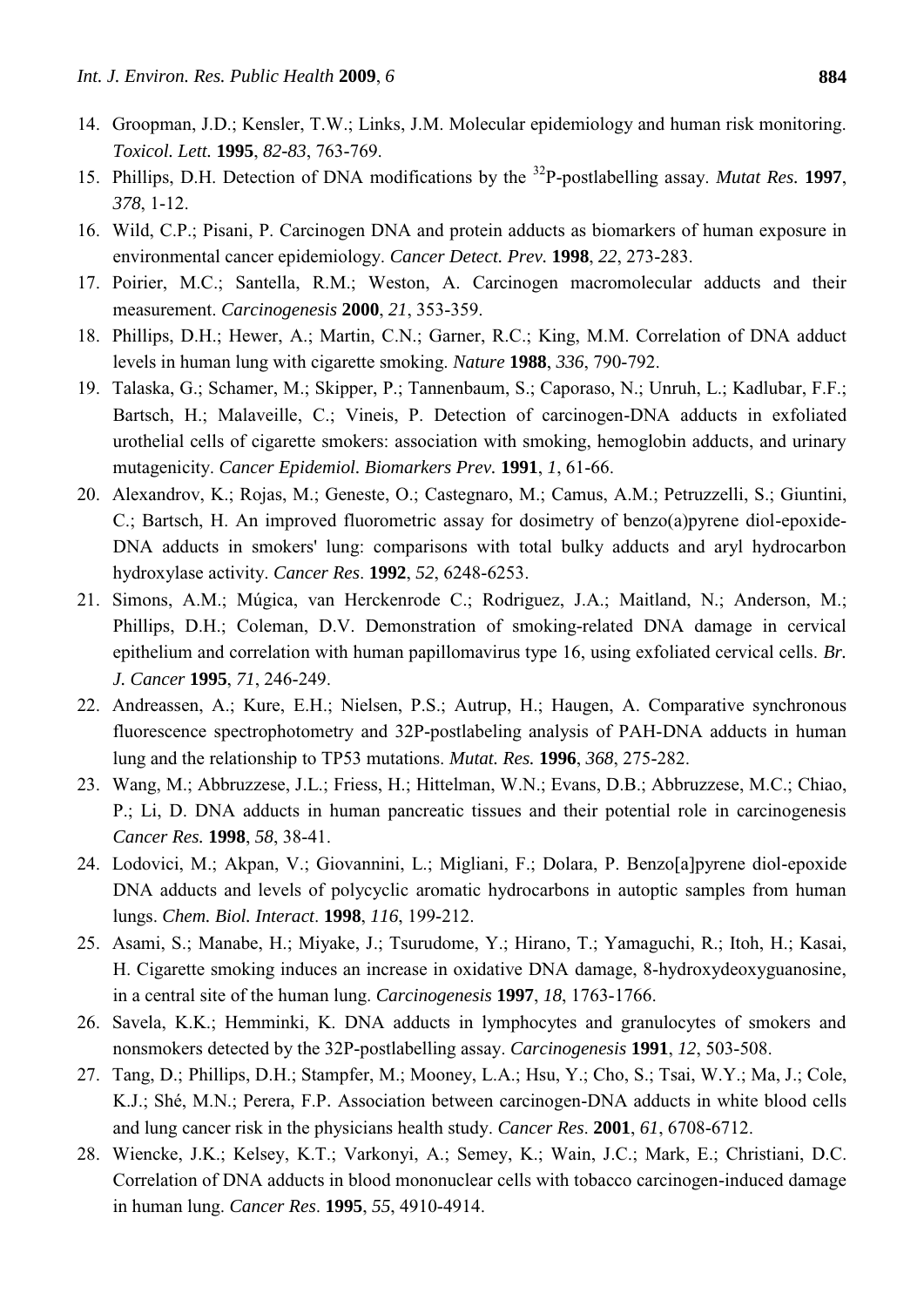- 29. Van Schooten, F.J.; Hillebrand, M.J.; van Leeuwen, F.E.; van Zandwijk, N.; Jansen, H.M.; den Engelse, L.; Kriek, E. Polycyclic aromatic hydrocarbon--DNA adducts in white blood cells from lung cancer patients: no correlation with adduct levels in lung. *Carcinogenesis* **1992**, *13*, 987-993.
- 30. Van Schooten, F.J.; Godschalk, R.W.; Breedijk, A.; Maas, L.M.; Kriek, E.; Sakai, H.; Wigbout, G.; Baas, P.; Van't Veer, L.; Van Zandwijk, N.  $^{32}$ P-postlabelling of aromatic DNA adducts in white blood cells and alveolar macrophages of smokers: saturation at high exposures. *Mutat. Res.* **1997**, *378*, 65-75.
- 31. Yang, K.; [Airoldi, L.](http://www.ncbi.nlm.nih.gov/sites/entrez?Db=pubmed&Cmd=Search&Term=%22Airoldi%20L%22%5BAuthor%5D&itool=EntrezSystem2.PEntrez.Pubmed.Pubmed_ResultsPanel.Pubmed_DiscoveryPanel.Pubmed_RVAbstractPlus); [Pastorelli, R.](http://www.ncbi.nlm.nih.gov/sites/entrez?Db=pubmed&Cmd=Search&Term=%22Pastorelli%20R%22%5BAuthor%5D&itool=EntrezSystem2.PEntrez.Pubmed.Pubmed_ResultsPanel.Pubmed_DiscoveryPanel.Pubmed_RVAbstractPlus); [Restano, J.](http://www.ncbi.nlm.nih.gov/sites/entrez?Db=pubmed&Cmd=Search&Term=%22Restano%20J%22%5BAuthor%5D&itool=EntrezSystem2.PEntrez.Pubmed.Pubmed_ResultsPanel.Pubmed_DiscoveryPanel.Pubmed_RVAbstractPlus); [Guanci, M.](http://www.ncbi.nlm.nih.gov/sites/entrez?Db=pubmed&Cmd=Search&Term=%22Guanci%20M%22%5BAuthor%5D&itool=EntrezSystem2.PEntrez.Pubmed.Pubmed_ResultsPanel.Pubmed_DiscoveryPanel.Pubmed_RVAbstractPlus); [Hemminki, K.](http://www.ncbi.nlm.nih.gov/sites/entrez?Db=pubmed&Cmd=Search&Term=%22Hemminki%20K%22%5BAuthor%5D&itool=EntrezSystem2.PEntrez.Pubmed.Pubmed_ResultsPanel.Pubmed_DiscoveryPanel.Pubmed_RVAbstractPlus) Aromatic DNA adducts in lymphocytes of humans working at high and low traffic density areas. *Chem. Biol. Interact.* **1996**, *101*, 127-136.
- 32. Lodovici M.; Akpan V.; Casalini C.; Nencini L.; Pinzauti M.; Marcoccia M.; Dolara P. Benzo(a)pyrene diol-epoxide-DNA adduct levels and aryl hydrocarbon hydroxylase (AHH) in human white blood cells from smokers and non-smokers. *Biomarkers* **1999**, *4*, 272-280.
- 33. Lodovici, M.; Casalini, C.; Cariaggi, R.; Michelucci, L.; Dolara, P. Levels of 8 hydroxydeoxyguanosine as a marker of DNA damage in human leukocytes. *Free Radic. Biol. Med.* **2000**, *28*, 13-17.
- 34. Howard, D.J.; [Ota, R.B.](http://www.ncbi.nlm.nih.gov/sites/entrez?Db=pubmed&Cmd=Search&Term=%22Ota%20RB%22%5BAuthor%5D&itool=EntrezSystem2.PEntrez.Pubmed.Pubmed_ResultsPanel.Pubmed_DiscoveryPanel.Pubmed_RVAbstractPlus); [Briggs, L.A.](http://www.ncbi.nlm.nih.gov/sites/entrez?Db=pubmed&Cmd=Search&Term=%22Briggs%20LA%22%5BAuthor%5D&itool=EntrezSystem2.PEntrez.Pubmed.Pubmed_ResultsPanel.Pubmed_DiscoveryPanel.Pubmed_RVAbstractPlus); [Hampton, M.](http://www.ncbi.nlm.nih.gov/sites/entrez?Db=pubmed&Cmd=Search&Term=%22Hampton%20M%22%5BAuthor%5D&itool=EntrezSystem2.PEntrez.Pubmed.Pubmed_ResultsPanel.Pubmed_DiscoveryPanel.Pubmed_RVAbstractPlus); [Pritsos, C.A.](http://www.ncbi.nlm.nih.gov/sites/entrez?Db=pubmed&Cmd=Search&Term=%22Pritsos%20CA%22%5BAuthor%5D&itool=EntrezSystem2.PEntrez.Pubmed.Pubmed_ResultsPanel.Pubmed_DiscoveryPanel.Pubmed_RVAbstractPlus) Oxidative stress induced by environmental tobacco smoke in the workplace is mitigated by antioxidant supplementation *Cancer Epidemiol. Biomarkers Prev.* **1998**, *7*, 981-988.
- 35. Lodovici, M.; Caldini, S.; Luceri, C.; Bambi, F.; Boddi, V.; Dolara, P. Active and passive smoking and lifestyle determinants of 8-oxo-7,8-dihydro-2'-deoxyguanosine levels in human leukocyte DNA. *Cancer Epidemiol. Biomarkers Prev.* **2005**, *14*, 2975-2977.
- 36. Izzotti, A.; Rossi, G.A.; Bagnasco, M.; De Flora, S. Benzo[a]pyrene diolepoxide-DNA adducts in alveolar macrophages of smokers. *Carcinogenesis* **1991**, *12*, 1281-1285.
- 37. Sherman, M.P.; Aeberhard, E.E.; Wong, V.Z.; Simmons, M.S.; Roth, M.D.; Tashkin, D.P. Effects of smoking marijuana, tobacco or cocaina alone or in combination on DNA damage in human alveolar macrophages. *Life Sci*. **1995**, *56*, 2201-2207.
- 38. Godschalk, R.W.; Maas, L.M.; Van Zandwijk, N.; van 't Veer, L.J.; Breedijk, A.; Borm, P.J.; Verhaert, J.; Kleinjans, J.C.; van Schooten, F.J. Differences in aromatic-DNA adduct levels between alveolar macrophages and subpopulations of white blood cells from smokers, *Carcinogenesis* **1998**, *19*, 819-825.
- 39. Piipari, R.; [Savela, K.](http://www.ncbi.nlm.nih.gov/sites/entrez?Db=pubmed&Cmd=Search&Term=%22Savela%20K%22%5BAuthor%5D&itool=EntrezSystem2.PEntrez.Pubmed.Pubmed_ResultsPanel.Pubmed_DiscoveryPanel.Pubmed_RVAbstractPlus); [Nurminen, T.](http://www.ncbi.nlm.nih.gov/sites/entrez?Db=pubmed&Cmd=Search&Term=%22Nurminen%20T%22%5BAuthor%5D&itool=EntrezSystem2.PEntrez.Pubmed.Pubmed_ResultsPanel.Pubmed_DiscoveryPanel.Pubmed_RVAbstractPlus); [Hukkanen, J.](http://www.ncbi.nlm.nih.gov/sites/entrez?Db=pubmed&Cmd=Search&Term=%22Hukkanen%20J%22%5BAuthor%5D&itool=EntrezSystem2.PEntrez.Pubmed.Pubmed_ResultsPanel.Pubmed_DiscoveryPanel.Pubmed_RVAbstractPlus); [Raunio, H.](http://www.ncbi.nlm.nih.gov/sites/entrez?Db=pubmed&Cmd=Search&Term=%22Raunio%20H%22%5BAuthor%5D&itool=EntrezSystem2.PEntrez.Pubmed.Pubmed_ResultsPanel.Pubmed_DiscoveryPanel.Pubmed_RVAbstractPlus); [Hakkola, J.](http://www.ncbi.nlm.nih.gov/sites/entrez?Db=pubmed&Cmd=Search&Term=%22Hakkola%20J%22%5BAuthor%5D&itool=EntrezSystem2.PEntrez.Pubmed.Pubmed_ResultsPanel.Pubmed_DiscoveryPanel.Pubmed_RVAbstractPlus); [Mäntylä, T.](http://www.ncbi.nlm.nih.gov/sites/entrez?Db=pubmed&Cmd=Search&Term=%22M%C3%A4ntyl%C3%A4%20T%22%5BAuthor%5D&itool=EntrezSystem2.PEntrez.Pubmed.Pubmed_ResultsPanel.Pubmed_DiscoveryPanel.Pubmed_RVAbstractPlus); [Beaune,](http://www.ncbi.nlm.nih.gov/sites/entrez?Db=pubmed&Cmd=Search&Term=%22Beaune%20P%22%5BAuthor%5D&itool=EntrezSystem2.PEntrez.Pubmed.Pubmed_ResultsPanel.Pubmed_DiscoveryPanel.Pubmed_RVAbstractPlus)  [P.](http://www.ncbi.nlm.nih.gov/sites/entrez?Db=pubmed&Cmd=Search&Term=%22Beaune%20P%22%5BAuthor%5D&itool=EntrezSystem2.PEntrez.Pubmed.Pubmed_ResultsPanel.Pubmed_DiscoveryPanel.Pubmed_RVAbstractPlus); [Edwards, R.J.](http://www.ncbi.nlm.nih.gov/sites/entrez?Db=pubmed&Cmd=Search&Term=%22Edwards%20RJ%22%5BAuthor%5D&itool=EntrezSystem2.PEntrez.Pubmed.Pubmed_ResultsPanel.Pubmed_DiscoveryPanel.Pubmed_RVAbstractPlus); [Boobis, A.R.](http://www.ncbi.nlm.nih.gov/sites/entrez?Db=pubmed&Cmd=Search&Term=%22Boobis%20AR%22%5BAuthor%5D&itool=EntrezSystem2.PEntrez.Pubmed.Pubmed_ResultsPanel.Pubmed_DiscoveryPanel.Pubmed_RVAbstractPlus); [Anttila, S](http://www.ncbi.nlm.nih.gov/sites/entrez?Db=pubmed&Cmd=Search&Term=%22Anttila%20S%22%5BAuthor%5D&itool=EntrezSystem2.PEntrez.Pubmed.Pubmed_ResultsPanel.Pubmed_DiscoveryPanel.Pubmed_RVAbstractPlus). Expression of CYP1A1, CYP1B1 and CYP3A and polycyclic aromatic hydrocarbon-DNA adduct formation in bronchoalveolar macrophages of smokers and non-smokers. *Int. J. Cancer* **2000**, *86*, 610-616.
- 40. Butkiewicz, D.; Cole, K.J.; Phillips, D.H.; Harris, C.C.; Chorazy, M. GSTM1, GSTP1, CYP1A1 and CYP2D6 polymorphisms in lung cancer patients from an environmentally polluted region of Poland: correlation with lung DNA adduct levels. *Eur. J. Cancer Prev.* **1999**, *8*, 315-323.
- 41. Lewis, S.J.; Cherry, N.M.; Niven, R.M.; Barber, P.V.; Povey, A.C. Associations between smoking, GST genotypes and N7-methylguanine levels in DNA extracted from bronchial lavage cells. *Mutat. Res.* **2004**, *559*, 11-18.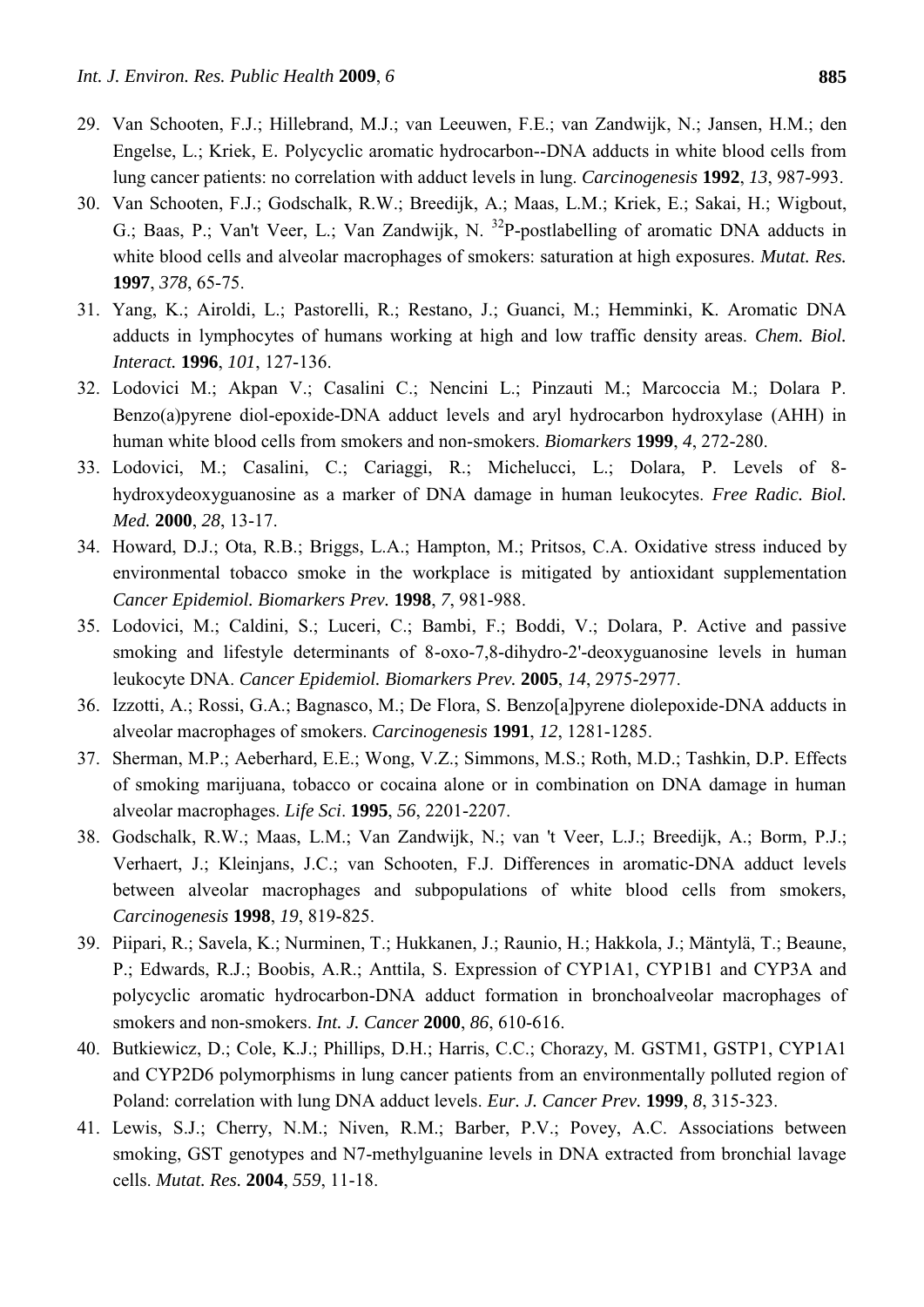- 42. Peluso, M.; Neri, M.; Margarino, G.; Mereu, C.; Munnia, A.; Ceppi, M.; Buratti, M.; Felletti, R.; Stea, F.; Quaglia, R.; Puntoni, R.; Taioli, E.; Garte, S.; Bonassi, S. Comparison of DNA adduct levels in nasal mucosa, lymphocytes and bronchial mucosa of cigarette smokers and interaction with metabolic gene polymorphisms. *Carcinogenesis* **2004**, *25*, 2459-2465.
- 43. Teixeira, J.P.; Gaspar, J.; Martinho, G.; Silva, S.; Rodrigues, S.; Mayan, O.; Martin, E.; Farmer, P.B.; Rueff, J. Aromatic DNA adduct levels in coke oven workers: correlation with polymorphisms in genes GSTP1, GSTM1, GSTT1 and CYP1A1. *Mutat. Res*. **2002**, *517*, 147-155.
- 44. Godschalk, R.W.; Dallinga, J.W.; Wikman, H.; Risch, A.; Kleinjans, J.C.; Bartsch, H.; van Schooten, F.J. Modulation of DNA and protein adducts in smokers by genetic polymorphisms in GSTM1,GSTT1, NAT1 and NAT2. *Pharmacogenetics* **2001**, *11*, 389-398.
- 45. Lodovici, M.; Luceri, C.; Guglielmi, F.; Bacci, C.; Akpan, V.; Fonnesu, M.L.; Boddi, V.; Dolara, P. Benzo(a)pyrene diolepoxide (BPDE)-DNA adduct levels in leukocytes of smokers in relation to polymorphism of CYP1A1, GSTM1, GSTP1, GSTT1, and mEH. *Cancer Epidemiol. Biomarkers Prev.* **2004**, *13*, 1342-1348.
- 46. Van Schooten, F.J.; Boots A.W.; Knaapen A.M.; Godschalk R.W.; Maas L.M.; Borm P.J.; Drent M.; Jacobs J.A. Myeloperoxidase (MPO) -463G->A reduces MPO activity and DNA adduct levels in bronchoalveolar lavages of smokers. *Cancer Epidemiol. Biomarkers Prev*. **2004**, *13*, 828-833.
- 47. Ketelslegers, H.B.; Gottschalk, R.W.; Knaapen, A.M.; van Schooten, F.J.; Vlietinck, R.F.; Kleinjans, J.C.; van Delft, J.H. Interindividual variations in DNA adduct levels assessed by analysis of multiple genetic polymorphisms in smokers. *Cancer Epidemiol. Biomarkers Prev.* **2006**, *15*, 624-629.
- 48. Mollerup, S.; Berge, G.; Baera, R.; Skaug, V.; Hewer, A.; Phillips, D.H.; Stangeland, L.; Haugen, A. Sex differences in risk of lung cancer: Expression of genes in the PAH bioactivation pathway in relation to smoking and bulky DNA adducts. *Int. J. Cancer* **2006**, *119*, 741-744.
- 49. Perera, F.P.; Poirier, M.C.; Yuspa, S.H.; Nakayama, J.; Jaretzki, A.; Curnen, M.M.; Knowles, D.M.; Weinstein, I.B. A pilot project in molecular cancer epidemiology: determination of benzo[a]pyrene-DNA adducts in animal and human tissues by immunoassays. *Carcinogenesis* **1982**, *3*, 1405-1410.
- 50. Rothman, N.; Shields, P.G.; Poirier, M.C.; Harrington, A.M.; Ford, D.P.; Strickland, P.T. The impact of glutathione s-transferase M1 and cytochrome P450 1A1 genotypes on white-blood-cell polycyclic aromatic hydrocarbon-DNA adduct levels in humans. *Mol. Carcinog.* **1995**, *14*, 63-68.
- 51. Marshall, C.J.; Vousden, K.H.; Phillips, D.H. Activation of c-Ha-ras-1 proto-oncogene by in vitro modification with a chemical carcinogen, benzo(a)pyrene diol-epoxide. *Nature* **1984**, *310*, 586- 589.
- 52. Vousden, K.; Bos, J.L.; Marshall, C.J.; Phillips, D.H. Mutations activating human c-Ha-ras1 protooncogene (HRAS) induced by chemical carcinogens and depurination. *Proc. Natl. Acad. Sci.*  **1986**, *83*, 1222-1226.
- 53. Hemminki, K.; Koskinen, M.; Rajaniemi, H.; Zhao, C. Dna adducts, mutations, and cancer 2000. *Regul. Toxicol. Pharmacol.* **2000**, *32*, 264-275.
- 54. Vineis, P.; Perera, F. DNA adducts as markers of exposure to carcinogens and risk of cancer. *Int. J. Cancer* **2000**, *88*, 325-328.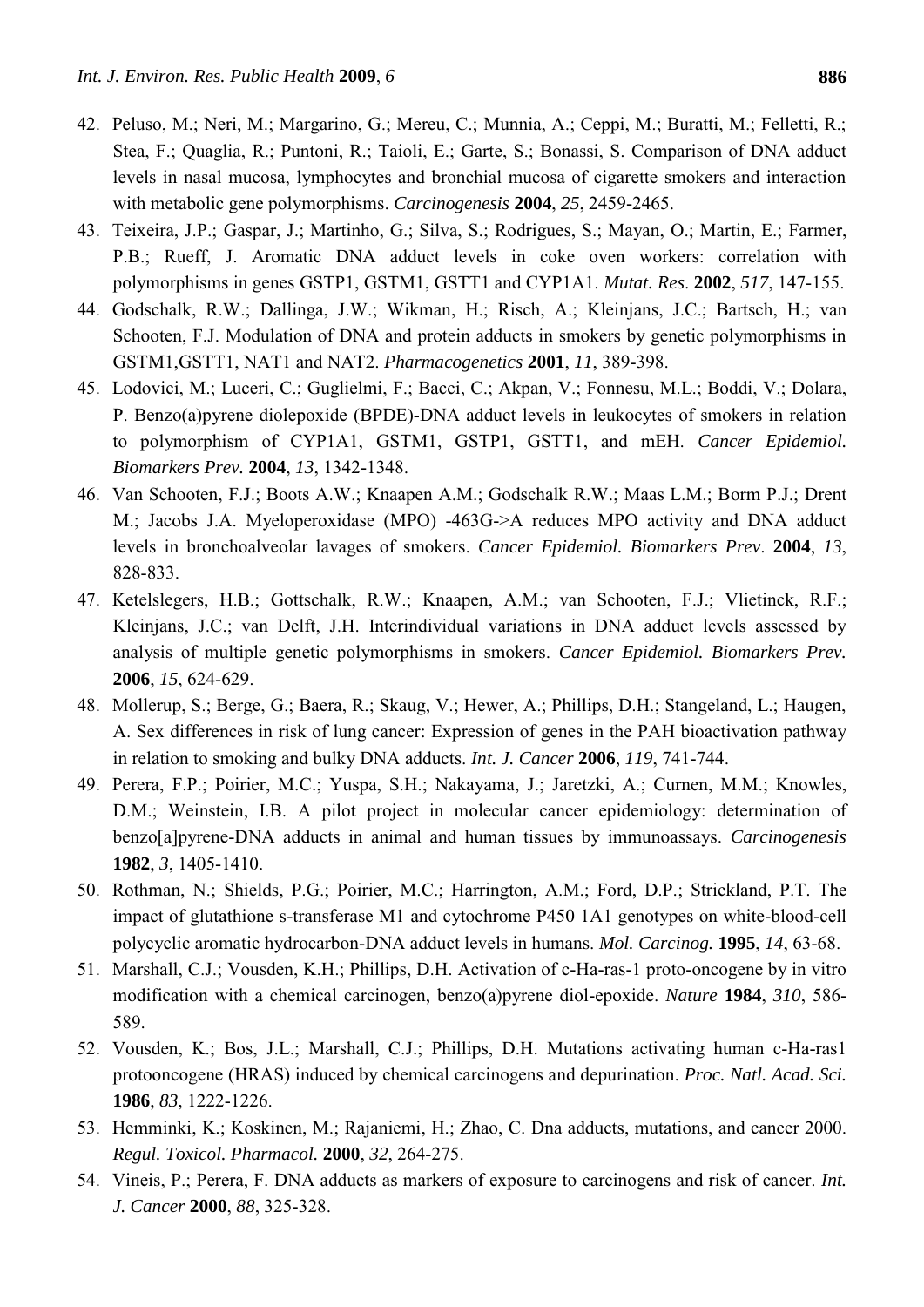- 55. Veglia, F.; Matullo, G.; Vineis, P. Bulky DNA adducts and risk of cancer: a meta-analysis *Cancer Epidemiol. Biomarkers Prev*. **2003**, *12*, 157-160.
- 56. Phillips, D.H. DNA adducts as markers of exposure and risk. *Mutat. Res.* **2005**, *577*, 284-292.
- 57. Tang, D.; Santella, R.M.; Blackwood, A.M.; Young, T.L.; Mayer, J.; Jaretzki, A.; Grantham, S.; Tsai, W.Y.; Perera, F.P. A molecular epidemiological case-control study of lung cancer. *Cancer Epidemiol. Biomark Prev.* **1995**, *4*, 341-346.
- 58. Hou, S.M.; Yang, K.; Nyberg, F.; Hemminki, K.; Pershagen, G.; Lambert, B. Hprt mutant frequency and aromatic DNA adduct level in nonsmoking and smoking lung cancer patients and population controls. *Carcinogenesis* **1999**, *20*, 437-444.
- 59. Vulimiri, S.V.; Wu, X.; Baer-Dubowska, W.; Andrade, M.D.; Detry, M.; Spitz, M.R.; DiGiovanni, J. Analysis of aromatic DNA adducts and 7,8-dihydro-8-oxo-2' deoxyguanosine in lymphocyte DNA from a case-control study of lung cancer involving minority populations. *Mol. Carcinog.* **2000**, *27*, 34-46.
- 60. Cheng, Y.W.; Chen, C.Y.; Lin, P.; Huang, K.H.; Lin, T.S.; Wu, M.H.; Lee, H. DNA adduct level in lung tissue may act as a risk biomarker of lung cancer. *Eur. J. Cancer* **2000**, *36*, 1381-1388.
- 61. Popp, W.; [Schell, C.](http://www.ncbi.nlm.nih.gov/sites/entrez?Db=pubmed&Cmd=Search&Term=%22Schell%20C%22%5BAuthor%5D&itool=EntrezSystem2.PEntrez.Pubmed.Pubmed_ResultsPanel.Pubmed_DiscoveryPanel.Pubmed_RVAbstractPlus); [Kraus, R.](http://www.ncbi.nlm.nih.gov/sites/entrez?Db=pubmed&Cmd=Search&Term=%22Kraus%20R%22%5BAuthor%5D&itool=EntrezSystem2.PEntrez.Pubmed.Pubmed_ResultsPanel.Pubmed_DiscoveryPanel.Pubmed_RVAbstractPlus); [Vahrenholz, C.](http://www.ncbi.nlm.nih.gov/sites/entrez?Db=pubmed&Cmd=Search&Term=%22Vahrenholz%20C%22%5BAuthor%5D&itool=EntrezSystem2.PEntrez.Pubmed.Pubmed_ResultsPanel.Pubmed_DiscoveryPanel.Pubmed_RVAbstractPlus); [Wolf, R.](http://www.ncbi.nlm.nih.gov/sites/entrez?Db=pubmed&Cmd=Search&Term=%22Wolf%20R%22%5BAuthor%5D&itool=EntrezSystem2.PEntrez.Pubmed.Pubmed_ResultsPanel.Pubmed_DiscoveryPanel.Pubmed_RVAbstractPlus); [Radtke, J.](http://www.ncbi.nlm.nih.gov/sites/entrez?Db=pubmed&Cmd=Search&Term=%22Radtke%20J%22%5BAuthor%5D&itool=EntrezSystem2.PEntrez.Pubmed.Pubmed_ResultsPanel.Pubmed_DiscoveryPanel.Pubmed_RVAbstractPlus); [Bierwirth, K.](http://www.ncbi.nlm.nih.gov/sites/entrez?Db=pubmed&Cmd=Search&Term=%22Bierwirth%20K%22%5BAuthor%5D&itool=EntrezSystem2.PEntrez.Pubmed.Pubmed_ResultsPanel.Pubmed_DiscoveryPanel.Pubmed_RVAbstractPlus); [Norpoth, K.](http://www.ncbi.nlm.nih.gov/sites/entrez?Db=pubmed&Cmd=Search&Term=%22Norpoth%20K%22%5BAuthor%5D&itool=EntrezSystem2.PEntrez.Pubmed.Pubmed_ResultsPanel.Pubmed_DiscoveryPanel.Pubmed_RVAbstractPlus) DNA strand breakage and DNA adducts in lymphocytes of oral cancer patients. *Carcinogenesis*  **1993**, *14*, 2251-2256.
- 62. Peluso, M.; Airoldi, L.; Magagnotti, C.; Fiorini, L.; Munnia, A.; Hautefeuille, A.; Malaveille, C.; Vineis, P. White blood cell DNA adducts and fruit and vegetable consumption in bladder cancer. *Carcinogenesis* **2000**, *21*, 183-187.
- 63. Rothman K. *Modern Epidemiology*. Little Brown & Co: Boston, MA, USA, 1986.
- 64. Benhamou, S.; Laplanche, A.; Guillonneau, B.; Mejean, A.; Desgrandchamps, F.; Schrameck, C.; Degieux, V.; Perin, F. DNA adducts in normal bladder tissue and bladder cancer risk. *Mutagenesis* **2003**, *18*, 445-448.
- 65. Peluso, M.; Munnia, A.; Hoek, G.; Krzyzanowski, M.; Veglia, F.; Airoldi, L.; Autrup, H.; Dunning, A.; Garte, S.; Hainaut, P.; Malaveille, C.; Gormally, E.; Matullo, G.; Overvad, K.; Raaschou-Nielsen, O.; Clavel-Chapelon, F.; Linseisen, J.; Boeing, H.; Trichopoulou, A.; Trichopoulos, D.; Kaladidi, A.; Palli, D.; Krogh, V.; Tumino, R.; Panico, S.; Bueno-De-Mesquita, H.B.; Peeters, P.H.; Kumle, M.; Gonzalez, C.A.; Martinez, C.; Dorronsoro, M.; Barricarte, A.; Navarro, C.; Quiros, J.R.; Berglund, G.; Janzon, L.; Jarvholm, B.; Day, N.E.; Key, T.J.; Saracci, R.; Kaaks, R.; Riboli, E.; Vineis, P. DNA adducts and lung cancer risk: a prospective study. *Cancer Res.* **2005**, *65*, 8042-8048.
- 66. Bak, H.; Autrup, H.; Thomsen, B.L.; Tjønneland, A.; Overvad, K.; Vogel, U.; Raaschou-Nielsen, O.; Loft, S. Bulky DNA adducts as risk indicator of lung cancer in a Danish case-cohort study. *Int. J. Cancer* **2006**, *118*, 1618-1622.
- 67. Schwartz, A.G.; Prysak, G.M.; Bock, C.H.; Cote, M.L. The molecular epidemiology of lung cancer. *Carcinogenesis* **2007**, *28*, 507-518.
- 68. Ryberg, D.; Skaug, V.; Hewer, A.; Phillips, D.H.; Harries, L.W.; Wolf, C.R.; Ogreid, D.; Ulvik, A.; Vu, P.; Haugen, A. Genotypes of glutathione transferase M1 and P1 and their significance for lung DNA adduct levels and cancer risk. *Carcinogenesis* **1997**, *18*, 1285-1289.